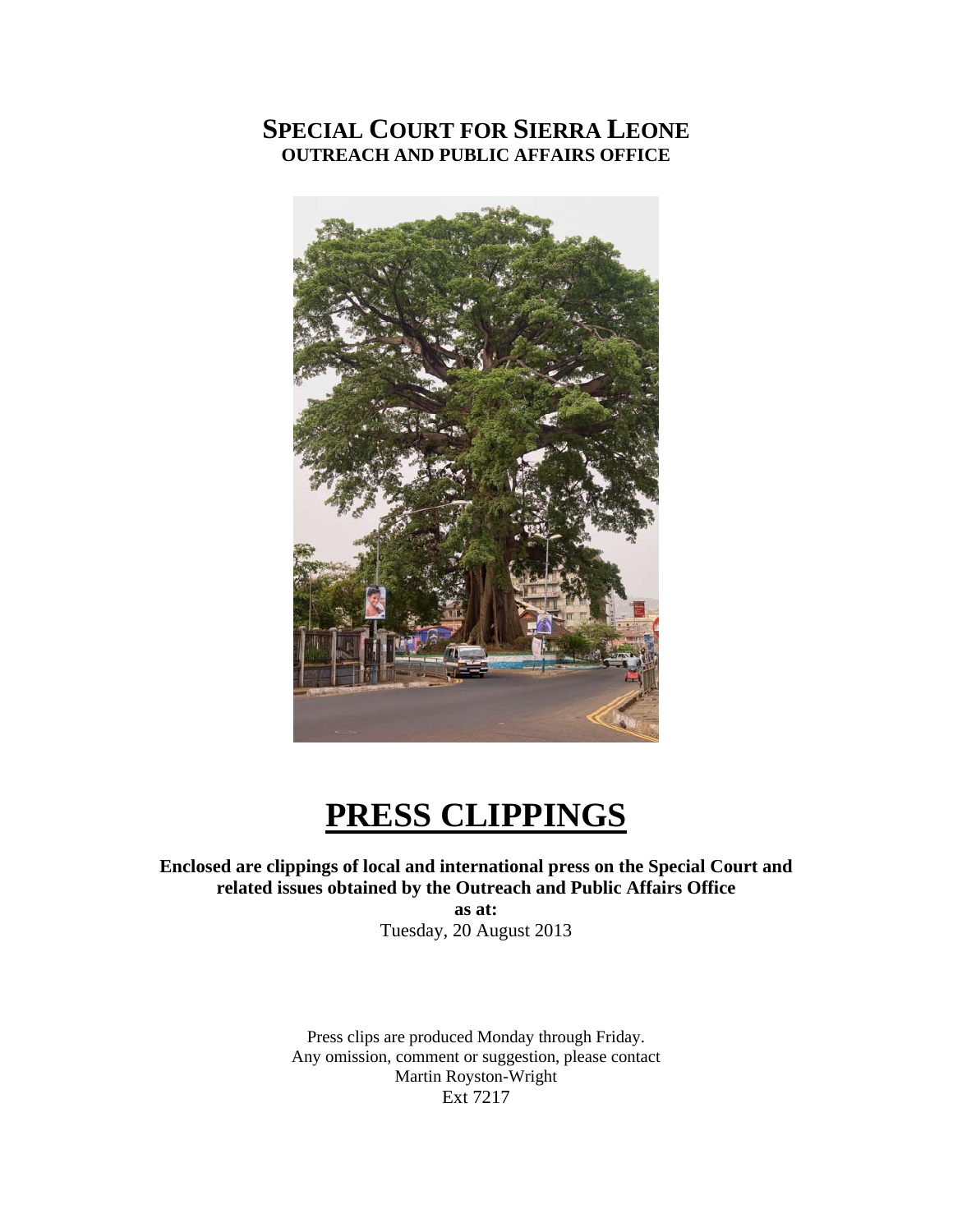| <b>International News</b>                                                                    |               |
|----------------------------------------------------------------------------------------------|---------------|
| Liberia: Taylor's Verdict Due Next Month / The New Dawn                                      | Page 3        |
| Poetic Tribute to Charles "Gangster" Taylor / The Perspective                                | Pages 4-9     |
| Nigeria Hints It Was Preparing to Arrest Sudanese President During His Visit / Sudan Tribune | Pages $10-11$ |
| State of Israel Charged for "Crime of Genocide and War Crimes" / Global Research             | Pages 12-15   |
| Generals Could Evade Justice Over War Crimes / Dawn.Com                                      | Pages 16-17   |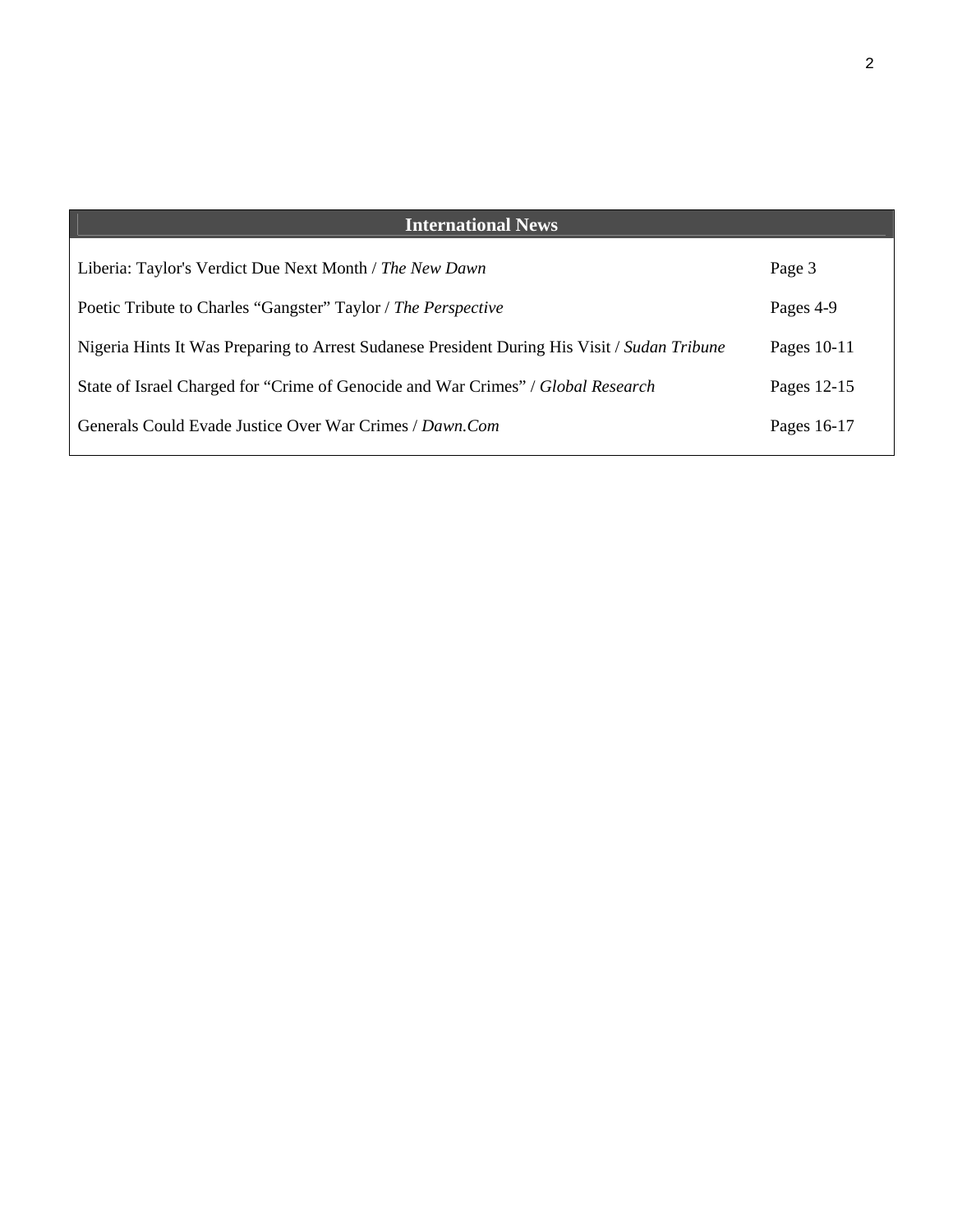#### **Liberia: Taylor's Verdict Due Next Month**

#### By Othello B. Garblah

A verdict into the appeal filed by ex-President Charles Taylor against his 50-years prison term is due to be handed down by judges at the UN back Special Court for Sierra Leone next month (September 2013), this paper has learnt.

An aide to Taylor told this paper Monday that the actual date scheduled for the verdict next month will soon be confirmed. A source at the Special Court neither told this paper via telephone Monday that he could neither confirmed nor deny the information but it was left with judges to make the pronouncement.

Final arguments by prosecutors and lawyers representing Taylor was done in mid-January this year before judges in the Appeals Chamber after days of submissions by both parties. Mr. Taylor had told judges of the Appeal Chambers that he was pleased with the proceedings after both prosecution and defense presented their final arguments.

"I'm very appreciative of the handling of the proceedings so far, and I have the belief that the right thing will be done by the grace of Almighty God," he told the Judges.

Taylor was found guilty on all 11 counts of the indictment, which includes planning of crimes, and of aiding and abetting crimes, committed by rebel forces in Sierra Leone, on April 26 April 2012 by the Trial Chamber. On 30 May 2012, the Trial Chamber sentenced him to a prison term of 50 years.

During their argument before the five Appeal Judges and one Alternate Judge, lawyers representing Taylor presented 42 grounds of appeal, arguing that the Trial Chamber made systematic errors in the evaluation of evidence and in the application of law sufficiently serious to "reverse all findings of guilt entered against him" and to vacate the judgment.

Mr. Taylor's lawyers also questioned the fairness of the trial and the judicial process itself, and challenged the 50 year sentence imposed by the Chamber as being "manifestly unreasonable."

The Prosecution has also appealed the judgment on four grounds, arguing that Mr. Taylor should have been found guilty of other modes of liability, and that he should have received a significantly longer sentence.

A verdict into the Taylor's appeal will bring an end to a long standing trial full of drama and intrigue. It will also come at the time the court is nearing the completion of its mandate.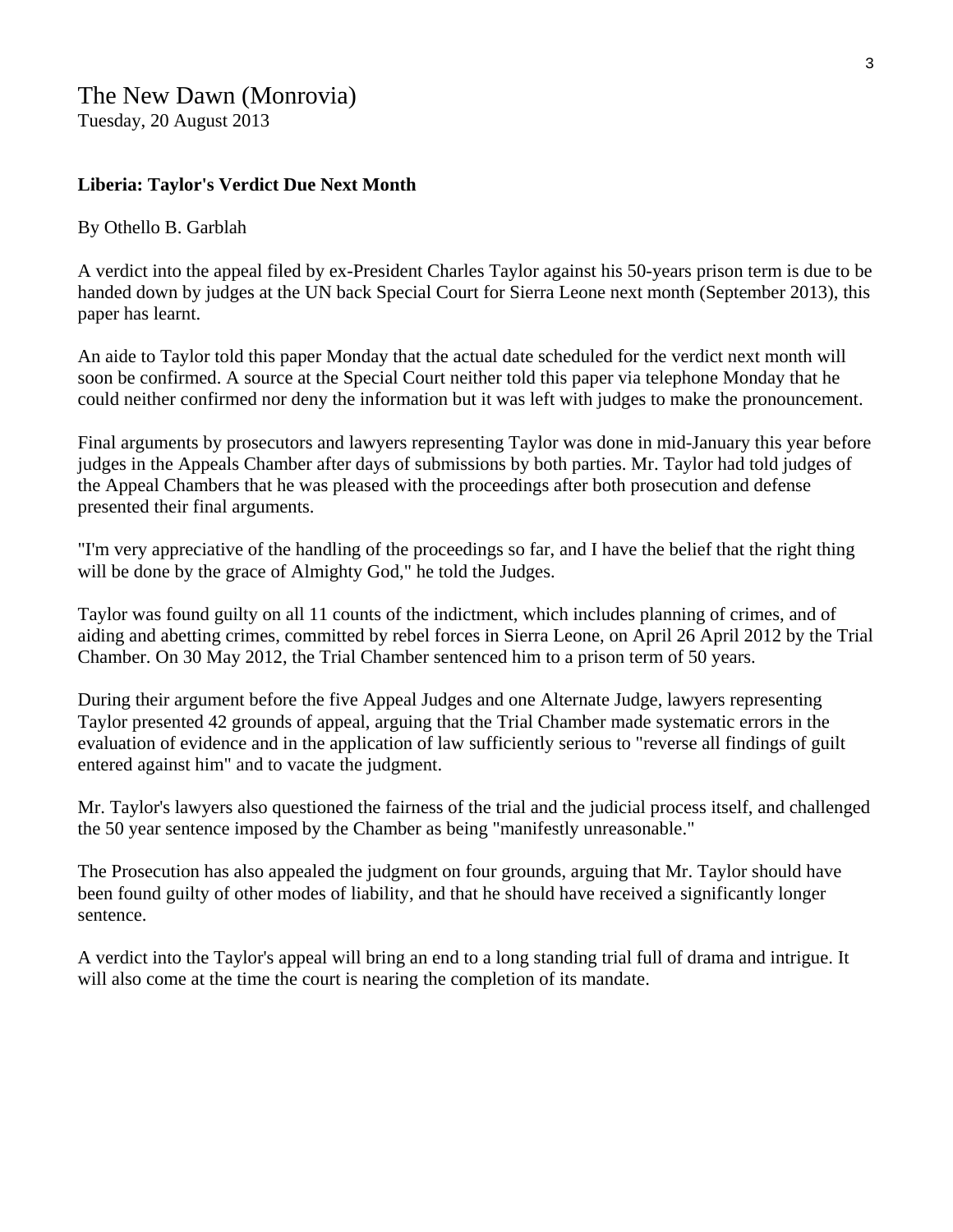### The Perspective Tuesday, 20 August 2013

#### **Poetic Tribute to Charles "Gangster" Taylor**

#### By Nvasekie N. Konneh

Time does fly as they say. It's unbelievable that it's been 10 years since the former Liberian Dictator, Kleptocrat, Murderer in Chief, Rebel Kingpin Charles "Gangster" Taylor disgracefully abdicated his throne under the combined pressure from the international community, the rebel forces of LURD and MODEL. As Liberia celebrates a decade of peace in August 2013, there is no sign of Charles Taylor fulfilling his promise of "God willing I shall be back." Instead the Rebel Kingpin is spending 50 long years in European prison after his conviction of crime against humanity in the Sierra Leonean war.

No politician has impacted the lives of my generation of Liberians like Charles Taylor. He was the man who plunged our country into endless war on December 24, 1989. The whole period of the 90s was the decade of war in which so many of our young brothers, sisters, and friends were drafted into various warring factions to either fight for or against Charles Taylor. So many of our civilian relatives and friends, both old and young, were also killed during the war. Like one newspaper columnist put it at the time, "the Liberian civil war has many variables, only one constant," which was Charles Taylor. Volumes of articles have been written about him in both the national and international press. As long we are living, he will continue to be the subject of newspaper and magazine articles as well as books written by Liberians or those interested in Liberia.

If the main objective of the war Charles Taylor launched was to remove dictator Samuel Does from power and usher in a democratic system, that objective was met nine months into the war as President Doe was captured and dismembered by another war lord, Prince Johnson. When President Doe died, some of us jubilated, thinking the war was over and we would return home. I remember while in Abidjan, Ivory Coast, when the news broke out that Doe had been killed, some of our Ivorian friends were saying to us, "your war is finished, now so you can return home." Despite the fact that Doe was killed nine months into the rebellion, the war continued for seven years, all because of Charles Taylor's insatiable desire to be president by all means necessary. We became convinced that no matter what we did, if Taylor did not achieve his objective of becoming president, the war was not going to be over. And so we gave in to him as some sang the song, "you kill my pa, you kill my ma I will vote for you." Were we in our right mind when we sang this song? Probably not. The rest of the world might have looked at us to be such strange creatures. How could we overwhelmingly support and vote for the man who had only wreaked so much havoc on us? Made us homeless, motherless and fatherless? You could only compare us to a woman staying with a man no matter how much brutal beatings she has received from him. Could it be because of the sex that the woman will stay with the man that abuses her so terribly? In the case of Charles Taylor, he was such a charismatic sweet talking con artist. No matter how much terror he inflicted on us, there were enough of us to sing his song of praise. That's why he was elected overwhelmingly in 1997 as president.

Did he change his bad boy way or image when we surrendered to him in 1997 by electing him president? He remained the "l'enfant terrible" of West Africa, or royal kingpin of war and terror, exporting same to neighboring countries such as Sierra Leone, Guinea, and Ivory Coast. While he went free and was even rewarded with the presidency in Liberia, he envisioned himself of being the kingmaker in the sub-region, wanting to install his puppets in neighboring countries. That's how he got to Sierra Leone, Guinea, and Ivory Coast and that's where his downfall came from. Guinea and Ivory Coast backed another rebel factions against him as payback and was indicted for his role in Sierra Leone. Now that he's convicted not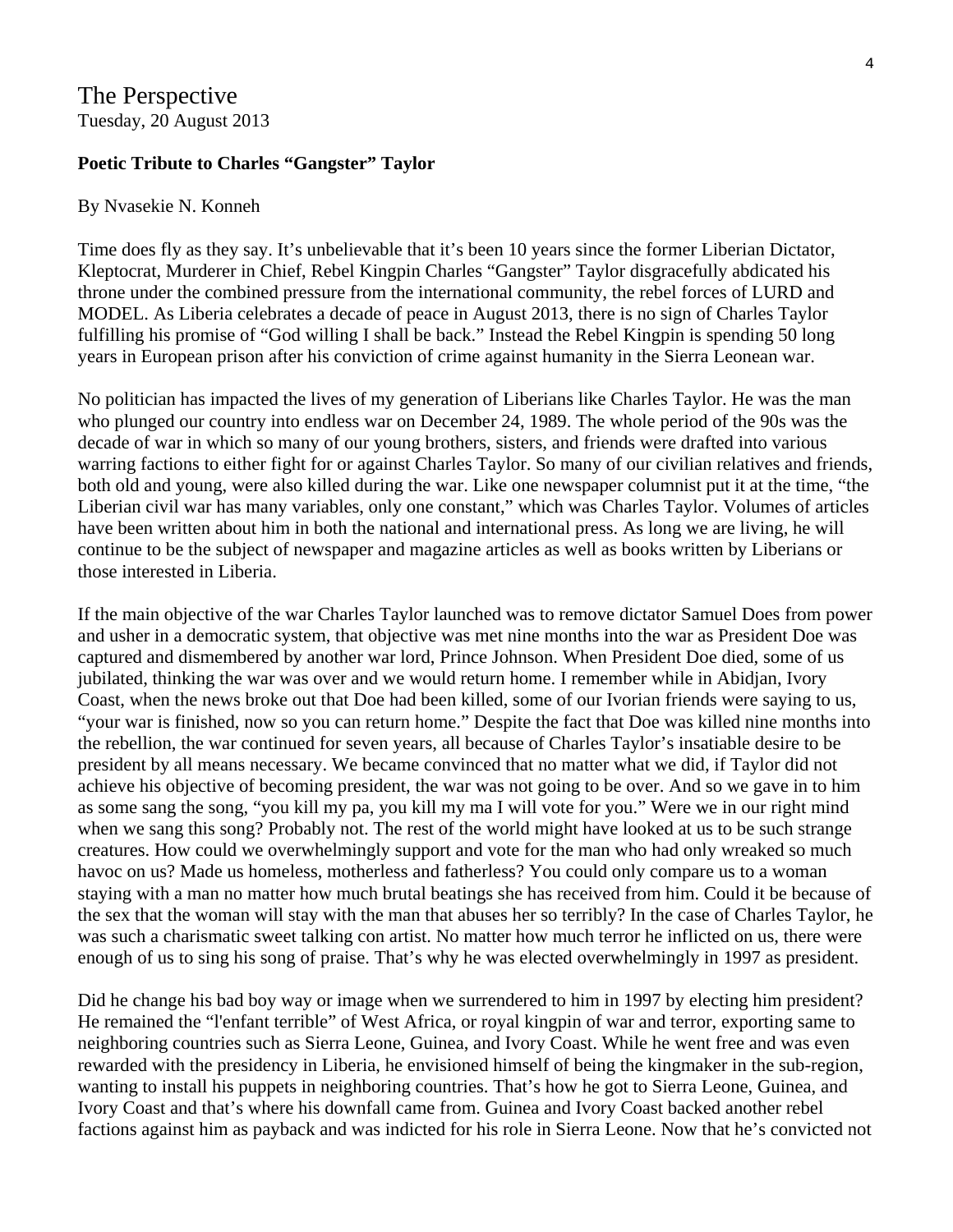for the terror he inflicted on us Liberians but for "aiding and abetting the war in Sierra Leone," some of his supporters are angry that he may spend the rest of his life in prison. But for the Sierra Leoneans, and for some of us Liberians who have stood up to Mr. Taylor all these years, his conviction was a big sigh of relief and we don't give a damn how his supporters feel.

Though I did not join my brothers and sisters in ULIMO and LURD to fight against the man, I wrote many poems and articles in both newspapers in Liberia as well as on various Liberian websites. In this article, I will share with you some of the poems that were inspired, for good or for worst, by this enigmatic character called Charles Taylor. One of the first poems I wrote is entitled, "A Dream or Nightmare."

Last night I had a dream. Doe was my bedfellow As Taylor sprang on him like a tiger and strangled him to death, tore him into many pieces. I was lying helplessly in the pool of blood and pieces of the flesh of the dead god. Taylor spared me when I read him a praise poem. Taylor was celebrating in the dark never expecting any challenger. Surreptitiously, Johnson leapt on him. Group of neutral observers joined him to fight Taylor in a life or death battle. Taylor emerged with the crown of victory, ever stronger and boastful. Last night that was my dream, I am searching all over the war, for a qualified dream teller.

This poem was written in the early 90 while I was a refugee in Abidjan. Months later, Doe was killed and I was thinking that the war would be over and I would be returning home. But as time went by, I realized I was just dreaming as the scenario portrayed in this poem above. I returned to Liberia in 1992 and then Taylor launched the Operation Octopus with the plan to take over Monrovia. The Operation Octopus became my actual experience of the war, dodging bullets here and there and thanked God for ECOMOG, AFL, and ULIMO because without their combined efforts to save Monrovia and save us, some of us might have been dead by now. Over the years I have written other poems, one of which is "My Gio Girlfriend."

She was the daughter of a prominent Gio chief of Kpaytuo and I the son of a Mandingo shop owner. We met and fell in love with each other. It was a love affair consummated with tender loving care and devotion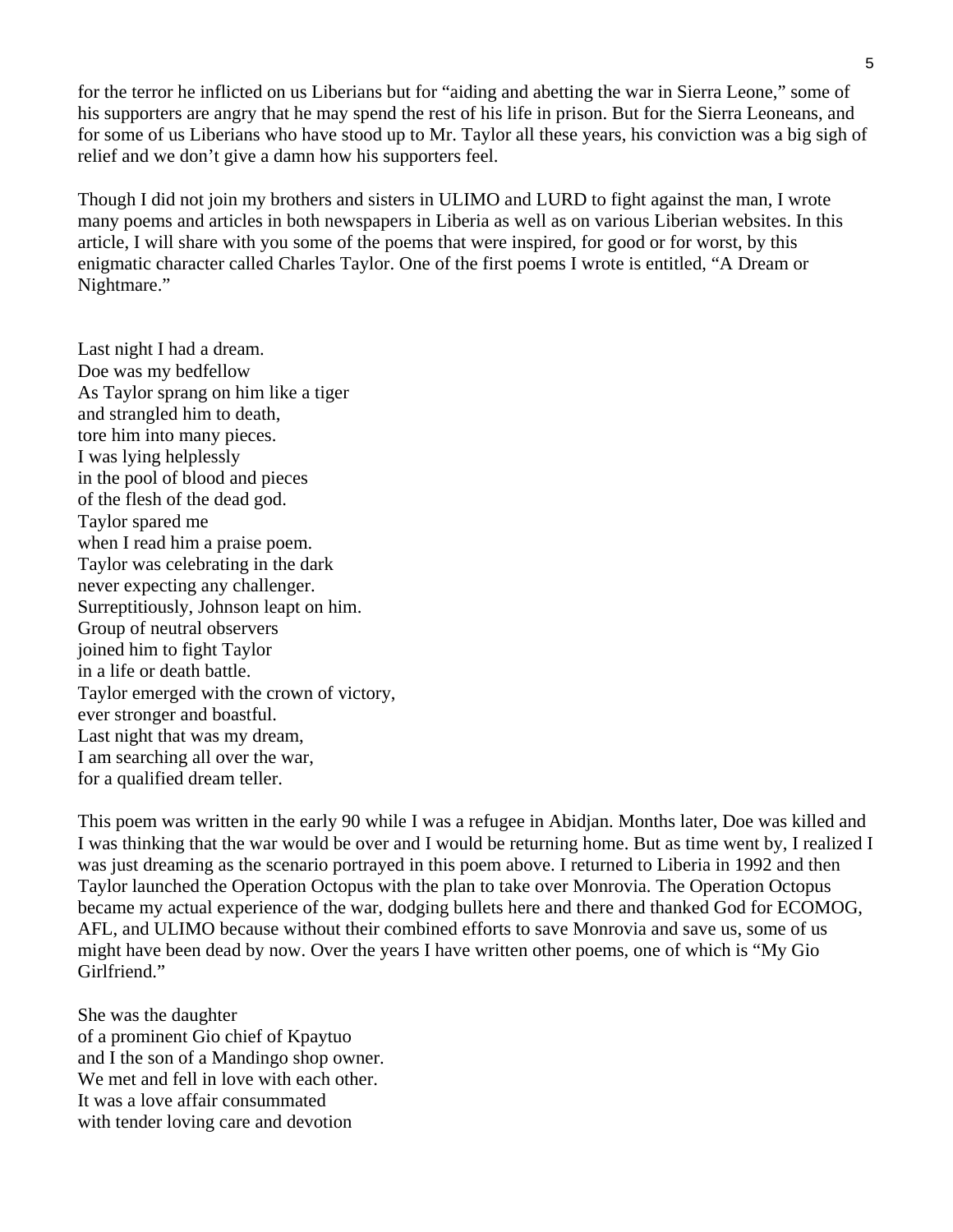nurtured over the years until the trumpet of war sounded from the east. She had to run for her life from Doe's forces and I had to run for mine from Taylor's forces. With our unborn baby, she went away to Taylor land while I remained where I felt safe. We prayed and hoped to meet again when situation stabilized. The last romantic moment we spent was characterized by rivers of painful tears running down our cheeks as we considered our soon to be separation. We took solace in the feeling that it's better to live to see another day, to renew our love and devotion to each other. Deep inside Taylor land she was brought to the CO for questioning and discovered to be a "Mandingo loving bitch" carrying a Mandingo baby. That amounted to a crime punishable by death. She was stripped naked, raped dozen times and her stomach split open and the baby sentenced to early death.

My Gio girlfriend whose memory inspired this poem was (is) called Doris Duo. Doris and I were very good friends. We went so closed to being intimate but we didn't get there. The last time I saw her was 1987 in Kpaytuo. Even though we did not cross that line of intimacy, Doris and I knew we had some romantic feeling for each other. When we last met in 1987 it was hoped we would meet again. No, we did not meet again until the war. From the people who fled from the war in Nimba County, we heard so many stories of how Gio and Mano women were killed by their own people for falling in love with Mandingo and Krahn boyfriends or husbands. When I listened to those sad stories, I imagined Doris Duo going through similar experience on the account of her relationship with me. So this is the inspiration behind this poem, "My Gio Girlfriend." Unfortunately since the war ended, I have never met Doris Duo, nor have I heard from anyone who may know her. I hope she survived the war and hope I will meet her again. We may not be able to rekindle that romantic feeling because of distance of time and current commitments we both have with other people we met later on in life.

If we ever thought the war was going to be over and Liberia would become a paradise when he was elected, we were surely day dreaming. We constantly heard the song, "he was popularly elected" but popularly elected my black African ass. The nightmare was not over when he was elected. He became a popularly elected despot, chasing all his "enemies" into exile. Those who lived in his Liberia had to put their tails between their legs like scared dogs and those brave enough to criticize had to flee or risk going to jail or being killed. I was moved by this development to write this poem, "Taylor's Democracy" in 2002.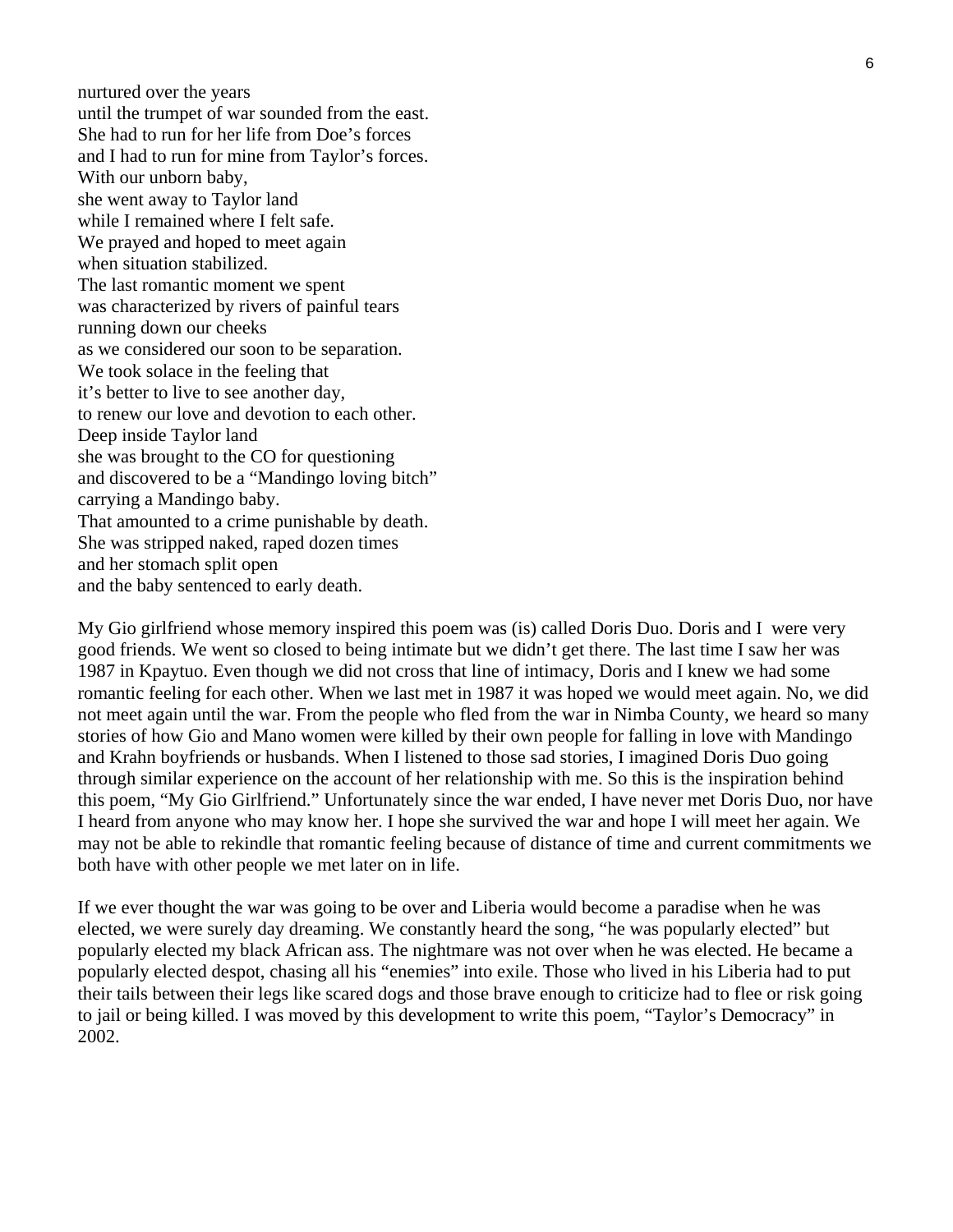Democracy begins And ends With election. Whatever else don't ask any question Till the next election. He who is elected Must steal as much as he feels, Must kill as much as he will Chase as many as he can into exile Simply because he was elected To own the country till another election. Charles Taylor is the president Only he can decide who to be a resident And those he disapproves of Will have to run to another place Or risk going to jail for life. In our democracy Some will have no say In whatever we do And some will have to be sacrificed Like sheep and goats. The Dokies and Nowad Flomos Are the perfect examples for all to see, Learn and behave like obedient children, They are necessary sacrifice for our democracy. Our gallant forces of the ATU and SOD Are the guarantors of peace and security Who chased out Sawyer, and Commany Wisseh And other trouble makers And will continue to run all them bastards Out of here until the day we will be no more. We fought seven years of war And killed more than 200 thousands people To rid Liberia of Doemocracy and now we have the Taylorcracy Something to get used to and be proud of. So submit yourself Or we will crush you out like trash. Don't even think of war to remove us That's when we shine bright like daylight And we will surely outgun all you mother fuckers.

We have been witnesses to the rise and fall of Charles Taylor. Many of us can still remember that first interview he had with BBC's Robin White. That was the beginning of the chapter of the Liberian history we may call "Chapter Charles Taylor." We saw him rose like a king with unlimited power. His answer to the arrogant western leaders who always want to boss the rest of the world was, "There is no small president," meaning he was as powerful in his part of the world as George Bush or Vladimir Putin in their parts of the world and we believed in him. Then we saw him being pushed off the throne and off into exile in Nigeria and back in Liberia in handcuffs being led like a common criminal. So for the past few years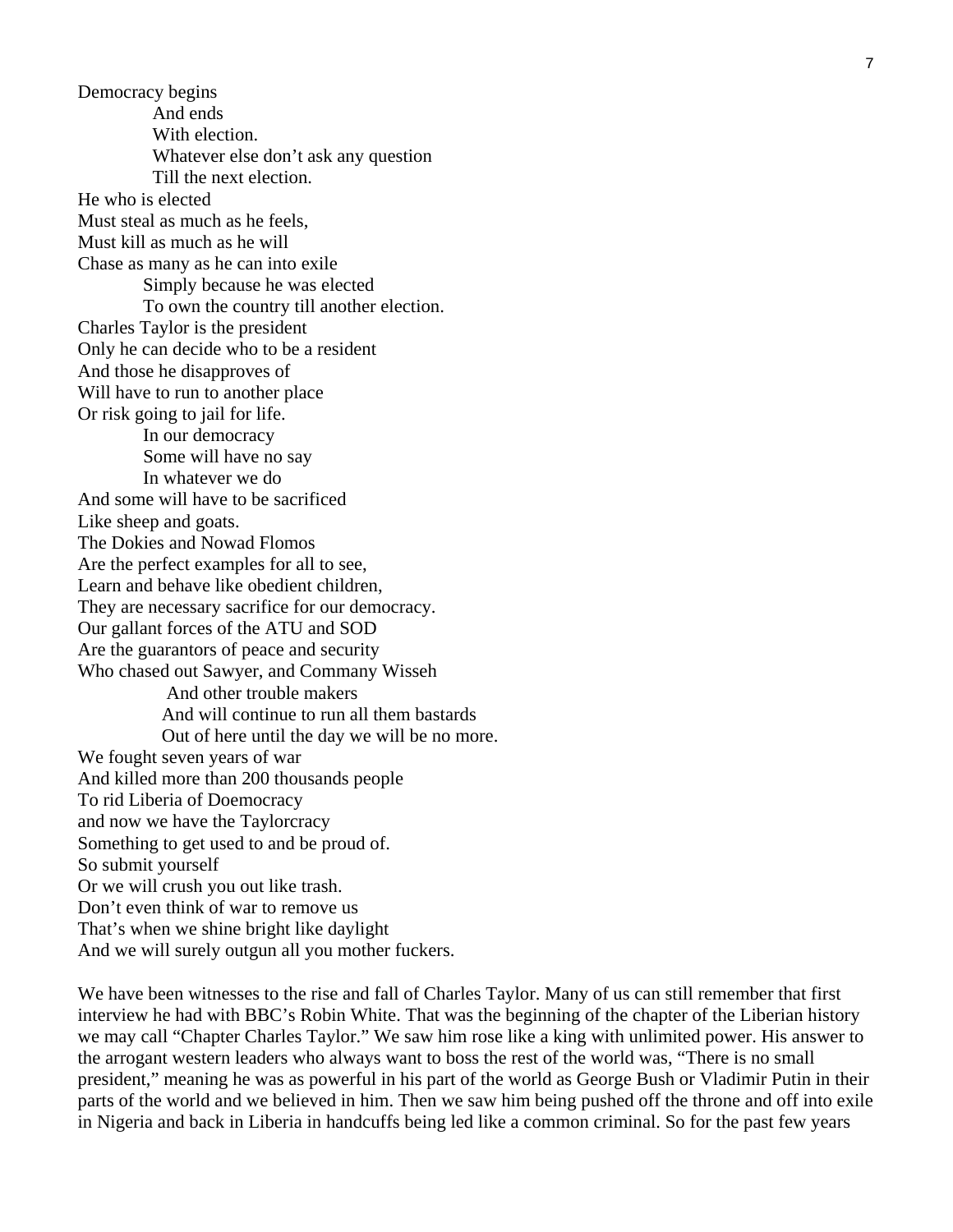he's been locked up after his conviction in The Hague where the world has been watching him as he answered questions or spoke of what he did or didn't do in Sierra Leone. As the verdict came finding him guilty of all the 11 counts, resulting into conflicting pictures in Freetown and Monrovia, this is my latest Charles Taylor poem inspired by this verdict and I call this, "Poetic Tribute to Charles "Gangster" Taylor." Just like we alluded to in one of the poems above, yesterday, he was the one deciding other people's fates, who to live or die and today someone else is deciding his fate and it seems like he's put away for the rest of his life. If he can only be put in jail for however long it may be, he may still count himself lucky because his friend, or boss, Muammar Kaddafi and Saddam Hussein before him were not so lucky as they were killed in much more gruesome fashion.

Charles Gangster Taylor, Liberia's Al Capon, The fiercest mafia boss Overseeing the takeover and destruction of country and sub-region. He carried the biggest guns as we trembled in fear. His charm and charisma, so magnetizing, hallucinating, as we sang the song, "you killed my pa, you killed my ma, I will vote for you." His charm put us out of our minds reducing us to scary little children who must do as they are told. Many were deprived of their normal childhood. Our lollipops and play toys were replaced by Kalashnikov riffles that were taller than us in length. Yesterday, he who growled like a lion, walked and controlled like a Gambino, popped Champagnes like impresario is now tamed like a caged bird crawling like a little baby. Who are those crying for him now, pitying his sorrowful lot at this hour? Who are those shedding tears for him? Are these tears of joy or tears of sorrow for the man who was not too long ago a king with unlimited power over submissive subjects who had resigned their fates to him to do whatever he felt like? They must be those who are yet to recover from being hypnotized by his charm and bravado. We say to them, wake up from your slumber, it's a new day with brand new sun in the sky. We can no longer go back to the days when we were drugged to sing the song,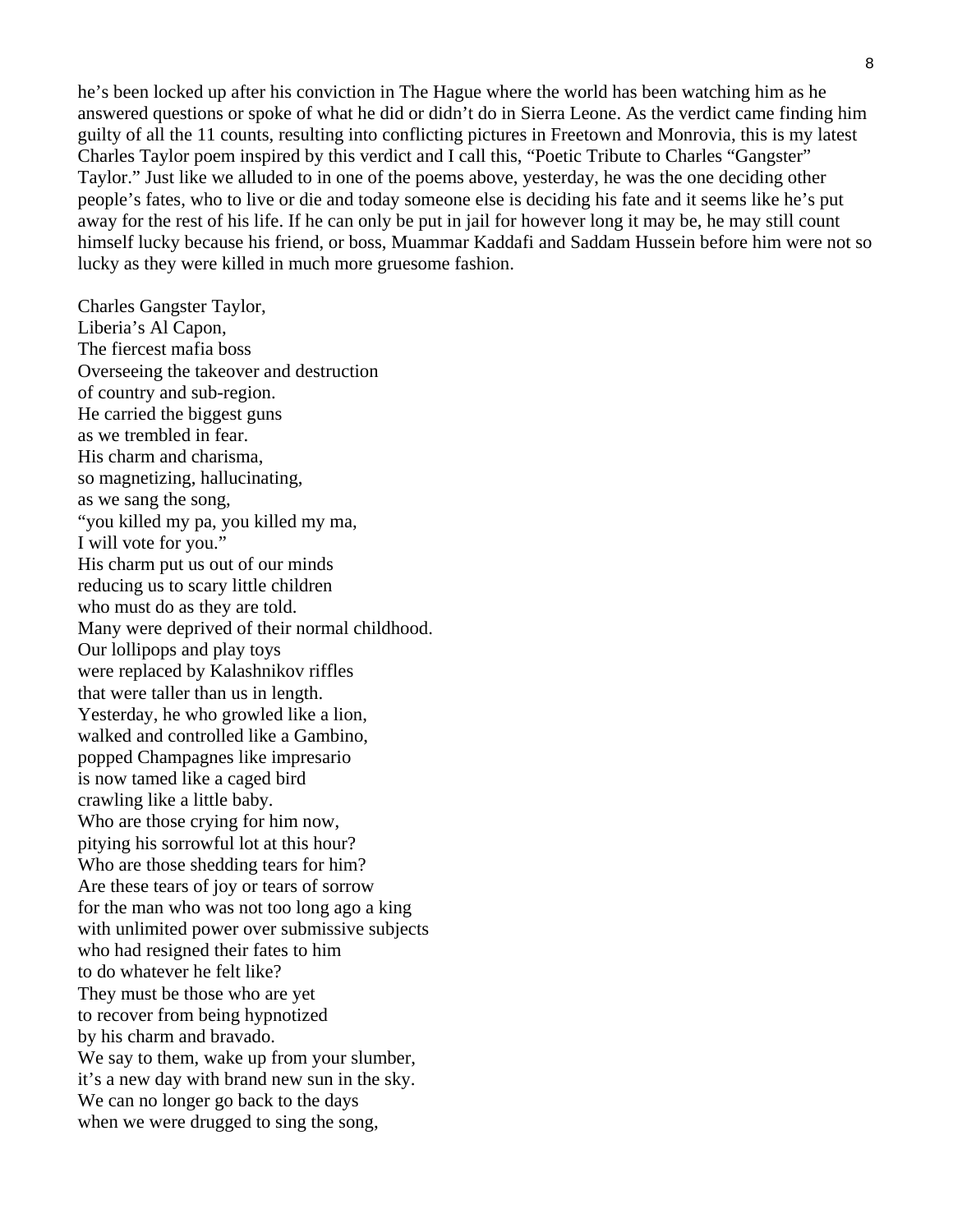"you kill my pa, you kill my pa, I will vote for you." Replace that with the new song, "thousand days for the thief, one day for the master." He's now getting the same does of medicines he prescribed for thousands of others and we can only look and feel amazed that this too could happen.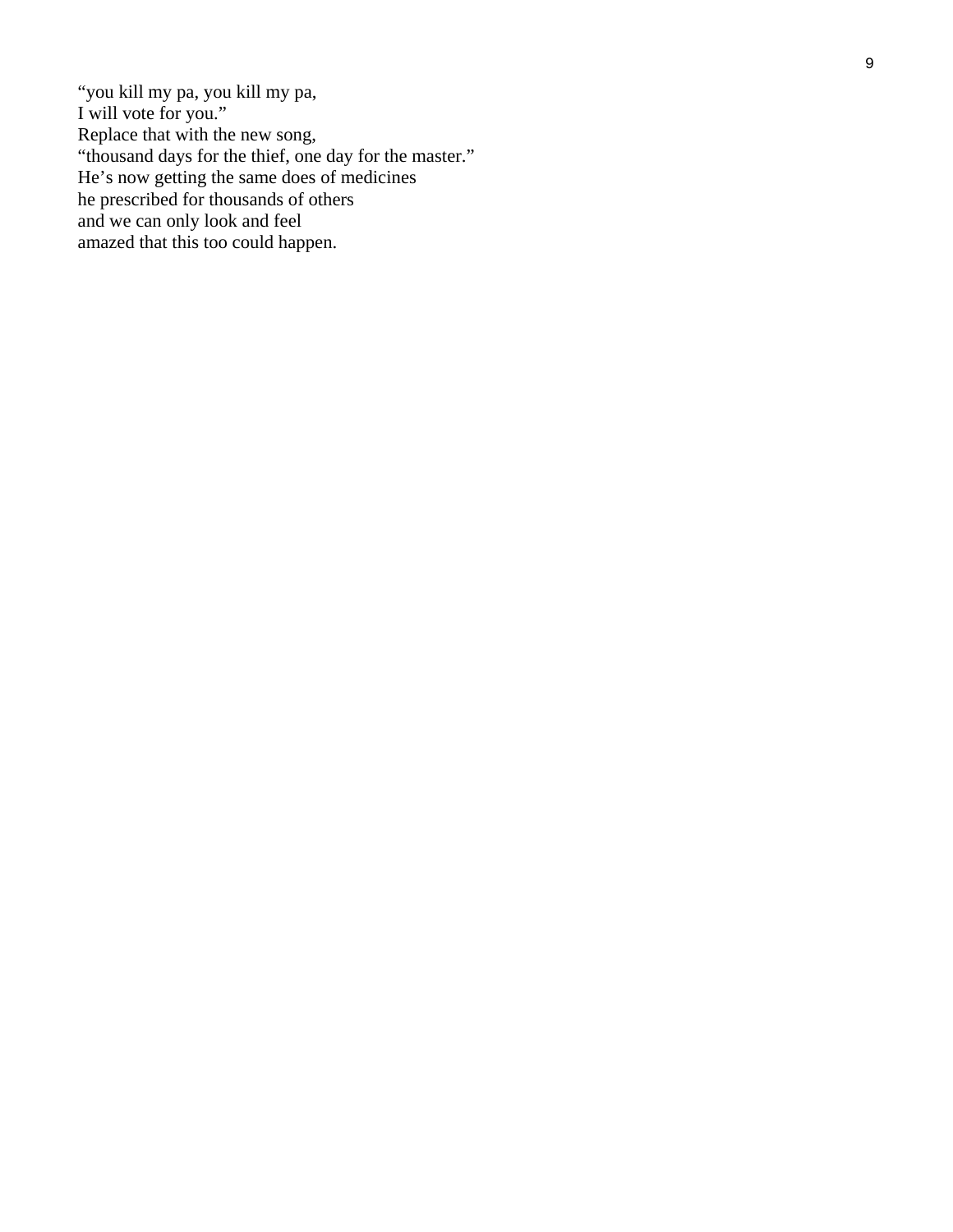# Sudan Tribune Monday, 19 August 2013

#### **Nigeria hints it was preparing to arrest Sudanese president during his visit**

August 19, 2013 (WASHINGTON) – The Nigerian government was deliberating on actions to be taken regarding the Sudanese president Omer Hassan al-Bashir during his visit to Abuja last month where he attended a health summit organized by the African Union (AU), according to formal [filing](http://www.icc-cpi.int/iccdocs/doc/doc1632875.pdf) by Abuja released today.



*Sudan's President Omer al-Bashir takes part in the African Union Summit on health focusing on HIV/AIDS, TB and malaria in Abuja on July 15, 2013 (PIUS UTOMI EKPEI/AFP/Getty Images)* 

Nigeria at the time defended receiving Bashir who is subject to two arrest warrants issued by the International Criminal Court (ICC) for alleged war crimes and genocide committed in Sudan's western region of Darfur.

As a member of the Hague-based court, Nigeria

was theoretically obligated to apprehend the Sudanese leader during his stay.

But officials in Abuja said that they are adhering to AU resolutions directing member states not to execute the warrants against Bashir.

Later Nigerian newspapers quoted unnamed officials who said that they were caught by surprise as the invitation to Bashir was made by the AU and not by Abuja.

Those officials stressed had they known in advance they would have made efforts to keep him away.

The visit drew the ire of rights groups inside and outside Nigeria who argued that Nigeria was in breach of its international obligations under the Rome Statute.

The Nigeria Coalition on the International Criminal Court (NCICC) filed a motion during Bashir's short stay with the federal high court in Abuja seeking a domestic arrest warrant for him. .

Observers and AU officials believe this prompted the Sudanese president to abruptly leave Abuja less than 24 hours after arriving and without attending the main event of the summit which he was scheduled to address.

Sudanese diplomats gave different explanations for Bashir's sudden departure with some saying he had other engagements back home and others saying that leaders do not usually attend the entire events of conferences they are invited to.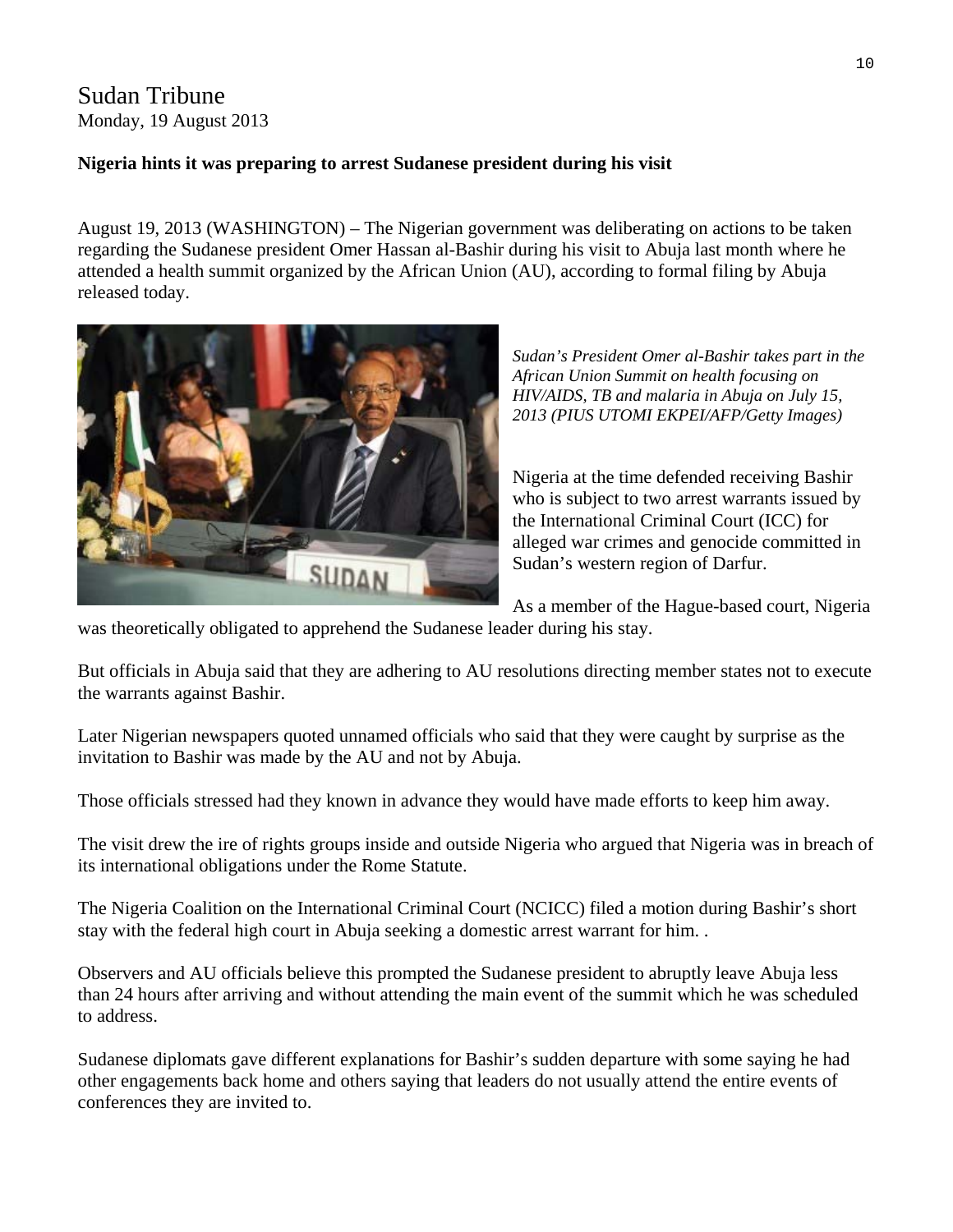Diplomats at the conference said, that during the afternoon session, when Bashir was scheduled to speak, he was called to the podium but could not be found confirming the unexpected nature of his absence even by the organizers of the conference and the host nation.

The Nigeria-based Guardian newspaper quoted AU officials last month as saying that Bashir "hurriedly left the VIP room amidst heavy security while the main conference was going on at the main hall" and apparently headed to the airport.

In a filing made with ICC judges made public today, the Nigerian government suggested that prior to Bashir's sudden exit it was in the process of initiating arrest procedures against him.

"President Al-Bashir made a brief appearance at the opening of the AU summit and without delivering any statement, left the country" said the letter signed by Nigeria's Justice minister Mohammed Bello Adoke who is also the country's Attorney General.

"The sudden departure of President Al-Bashir prior to the official end of the AU summit occurred at a time that officials of relevant bodies and agencies of the Federal Government of Nigeria were considering the necessary steps to be taken in respect of his visit in line with Nigeria's international obligations" it read in part.

It is not clear if Bashir was tipped off on the thinking of the Nigerian government thus pushing him to rush home.

The Nigerian official stressed his country's "firm commitment" to the ICC and "readiness for continued cooperation" with the court "to put an end to impunity for the perpetrators of the most serious crimes of concern to the international community".

Adoke noted Nigeria's decision to arrest and send back Liberia ex-president Charles Taylor to stand trial in the Special Court for Sierra Leone (SCSL).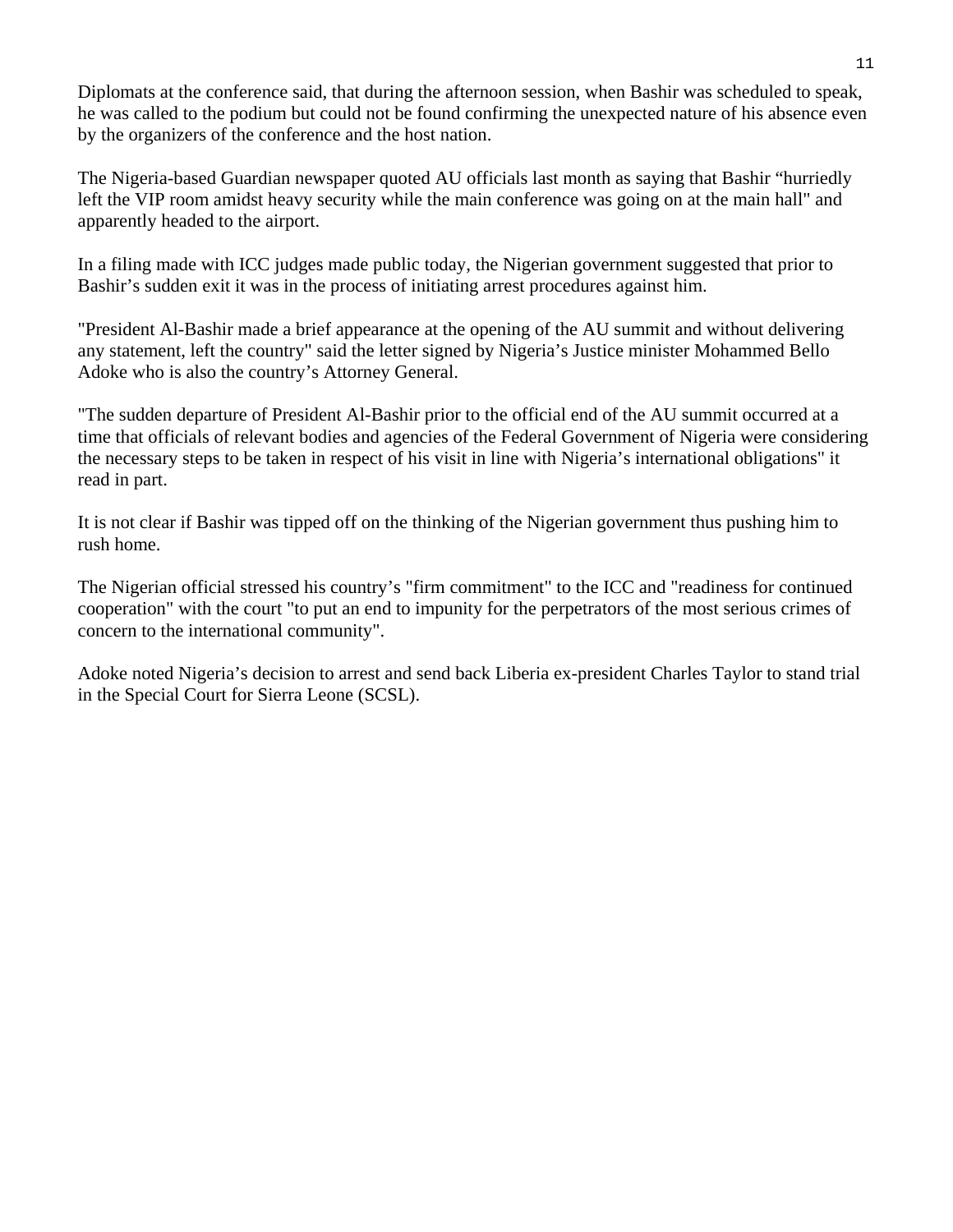Global Research Tuesday, 20 August 2013

#### **State of Israel Charged for "Crime of Genocide and War Crimes", Kuala Lumpur Tribunal**

Tribunal Hearing against Israel and General Amos Yaron

By [Kuala Lumpur War Crimes Commission \(KLWCC\)](http://www.globalresearch.ca/author/kuala-lumpur-war-crimes-commission-klwcc) 

*"WHY is it that the murder of one man is considered a criminal act whereas the killing of hundreds of thousands of innocent people committed in wars, is not considered so?* -Tun Dr Mahathir Mohamad, former Prime Minister of Malaysia

KUALA LUMPUR, 19 August 2013 – The Kuala Lumpur War Crimes Tribunal (KLWCT) will be hearing war crimes and genocide charges against Amos Yaron, a retired Israeli army general and the State of Israel from 21 to 24 August in Kuala Lumpur.

This is the first time that war crimes charges will be heard against the retired general and the State of Israel in compliance with due legal process. The Kuala Lumpur War Crimes Commission (KLWCC), having received complaints from victims from Palestine (Gaza and West Bank) and the Sabra – Shatila refugee camps in Lebanon, in 2012, investigated these complaints resulting in the institution of formal charges on war crimes against the accused.

The suffering of the Palestinian people have been well documented over the decades without any legal recourse being open to these people. Legal obstacles are placed in their path denying them the right to be heard. The international community too has failed to recognise their fundamental human right to be heard. The KLWCC founded in 2008 was established to fill this void and act as a peoples' initiative to provide an avenue for such victims to file their complaints and let them have their day in a court of law.

Witnesses are scheduled to testify against the accused during the course of the tribunal hearing. Eyewitnesses of the Sabra – Shatila massacre will be testifying at the hearing and one of them include prominent surgeon and author Dr Ang Swee Chai. Other witnesses at the hearing will also include those from Gaza during the Operation Cast Lead 1 that resulted in the loss of numerous civilian lives and destruction of property where even children were victims.

Expert witness Paola Manduca, a retired Professor at University of Genoa, Italy who is an expert Geneticist will testify on the impact of weapons on reproductive health arising from the attacks in Gaza, especially to children. There will also be witnesses from the West Bank to testify on alleged Israeli state violence and atrocities against the Palestinian people.

The first charge against Amos Yaron for War Crimes, Crimes Against Humanity, and Genocide is as follows:

*The defendant Amos Yaron perpetrated War Crimes, Crimes Against Humanity, and Genocide in his capacity as the Commanding Israeli General in military control of the Sabra and Shatila refugee camps in Israeli occupied Lebanon in September of 1982 when he knowingly facilitated and permitted the large-*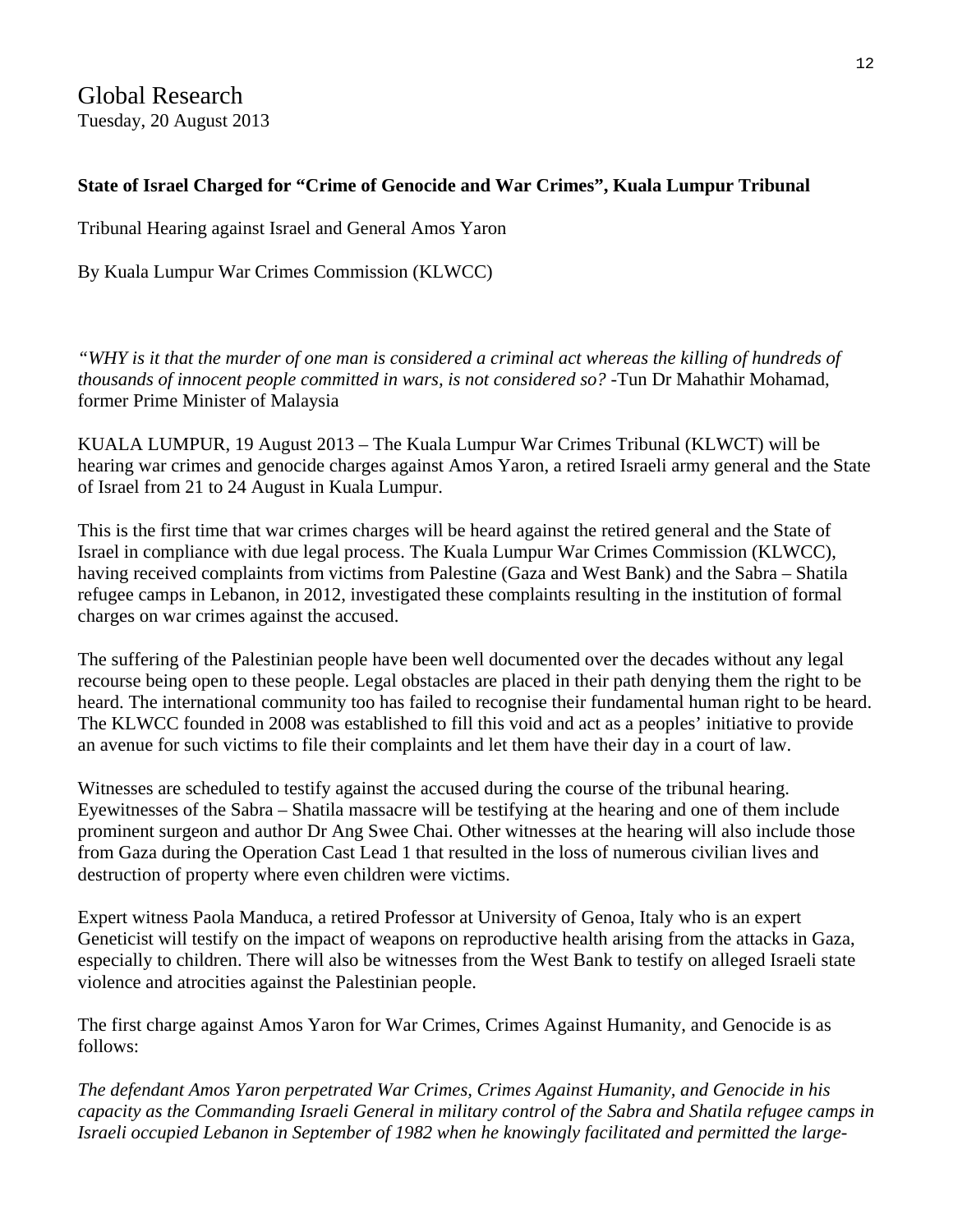*scale Massacre of the Residents of those two camps in violation of the Hague Regulations on Land Warfare of 1907; the Fourth Geneva Convention of 1949; the 1948 Genocide Convention; the Nuremberg Charter (1945), the Nuremberg Judgment (1946), and the Nuremberg Principles (1950); customary international law, 'jus cogens', the Laws of War, and International Humanitarian Law.*

The other charge, which is against the State of Israel for the Crime of Genocide and War Crimes, is as follows:

*From 1948 and continuing to date, the State of Israel (hereafter 'the Defendant') carried out against the Palestinian people a series of acts namely killing, causing serious bodily harm and deliberately inflicting conditions of life calculated to bring about physical destruction.*

The conduct of the Defendant was carried out with the intention of destroying in whole or in part the Palestinian people. These acts were carried out as part of a manifest pattern of similar conduct against the Palestinian people. These acts were carried out by the Defendant through the instrumentality of its representatives and agents.

Such conduct constitutes the Crime of Genocide under international law including the Convention on the Prevention and Punishment of Genocide 1948 ('the Genocide Convention') in particular Article II and punishable under Article III of the said Convention. It also constitutes the crime of genocide as stipulated in Article 10 of the Charter of the Kuala Lumpur War Crimes Commission.

Such conduct by the Defendant as an occupying power also violates customary international law as embodied in the Hague Convention of 1907 Respecting the Laws and Customs of War on Land, and the Fourth Geneva Convention of 1949. Such conduct also constitutes War Crimes and Crimes against Humanity under international law.

The trial will be held before the Kuala Lumpur War Crimes Tribunal, which is constituted of eminent persons with legal qualifications.

The judges of the Tribunal will be headed by retired Malaysian Federal Court judge Tan Sri Dato Lamin bin Haji Mohd Yunus Lamin, who also served as an ad litem judge at the International Criminal Tribunal for the former Republic of Yugoslavia.

The other judges in the Tribunal include notable names such as Mr Alfred Lambremont Webre, a Yale graduate, who authored several books on politics, Tunku Sofiah Jewa, practising lawyer and author of numerous publications on International Law, Prof Salleh Buang, former Federal Counsel in the Attorney-General Chambers and prominent author, Prof Emeritus Datuk Dr Shad Saleem Faruqi, prominent academic and professor of law, Michael Hourigan, an internationally renowned human rights lawyer and Prof Eric David, an International Humanitarian Law expert who was counsel at the International Court of Justice and the International Criminal Tribunal for Rwanda.

The Tribunal will adjudicate and evaluate the evidence presented as in any court of law. The judges of the Tribunal must be satisfied that the charges are proven beyond reasonable doubt and deliver a reasoned judgement.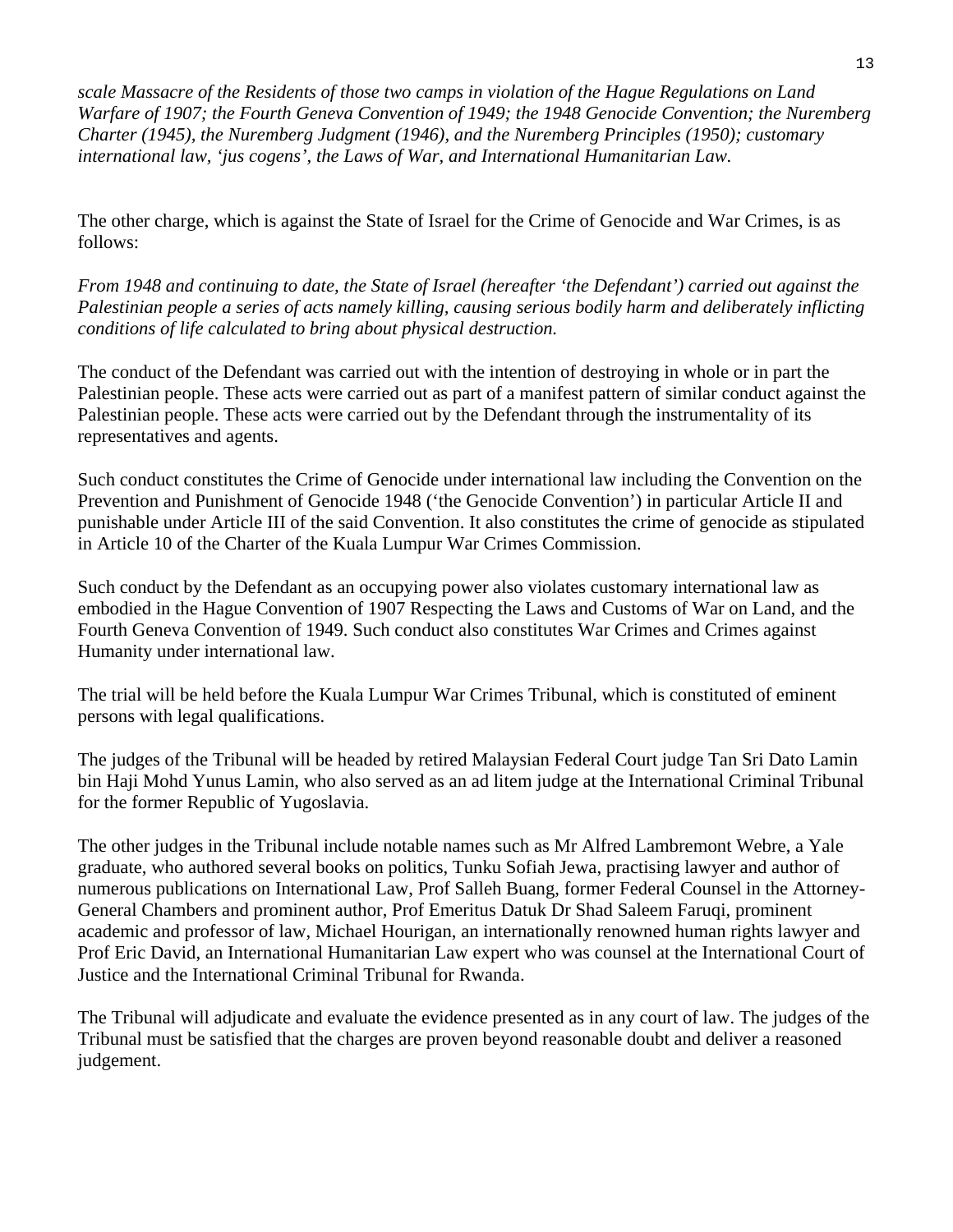In the event the tribunal convicts any of the accused, the only sanction is that the name of the guilty will be entered in the Commission's Register of War Criminals and publicised worldwide. The tribunal is a tribunal of conscience and a peoples' initiative.

The prosecution for the trial will be lead by Prof Gurdial S Nijar, prominent law professor and author of several law publications and Prof Francis Boyle, leading American professor, practitioner and advocate of international law, and assisted by a team of lawyers.

The trial is open to the public and will be held on August 21-24, 2013 at the premises of the Kuala Lumpur Foundation to Criminalise War (KLFCW) at 88, Jalan Perdana, Kuala Lumpur.

For further information, please contact

Dato' Dr Yaacob Merican Secretary General of the KLWCC Secretariat Tel: +6012-227 8680

Ms Malkeet Kaur Media Representative of KLWCC malkeet@dbook.com.my Tel: +6012-3737 886

#### **About Kuala Lumpur War Crimes Commission (KLWCC)**

The KLFCW established the Kuala Lumpur War Crimes Commission (The Commission), to investigate cases of war crimes that have been neglected by established institutions such as the International Criminal Court. The Commission seeks to influence world opinion on the illegality of wars and occupation undertaken by major Western powers.

The aim of The Commission is thereby to hold perpetrators of war crimes accountable for their actions especially when relevant international judicial organs fail to do so.

#### **The Commission**

The commission's function is to: i) receive complaints from any victim(s) of any conflict on:

- (a) Crimes against peace
- (b) Crimes against humanity
- (c) Crimes of genocide
- (d) War crimes

ii) investigate the same and prepare a report of its findings. To further call for more evidence or where The Commission is satisfied to recommend prosecution

#### **The Legal Team**

The legal team's aim is to present the complaints of victim(s) of any conflict and to act on the recommendation of The Commission's report and to frame charges and prosecute accused person(s).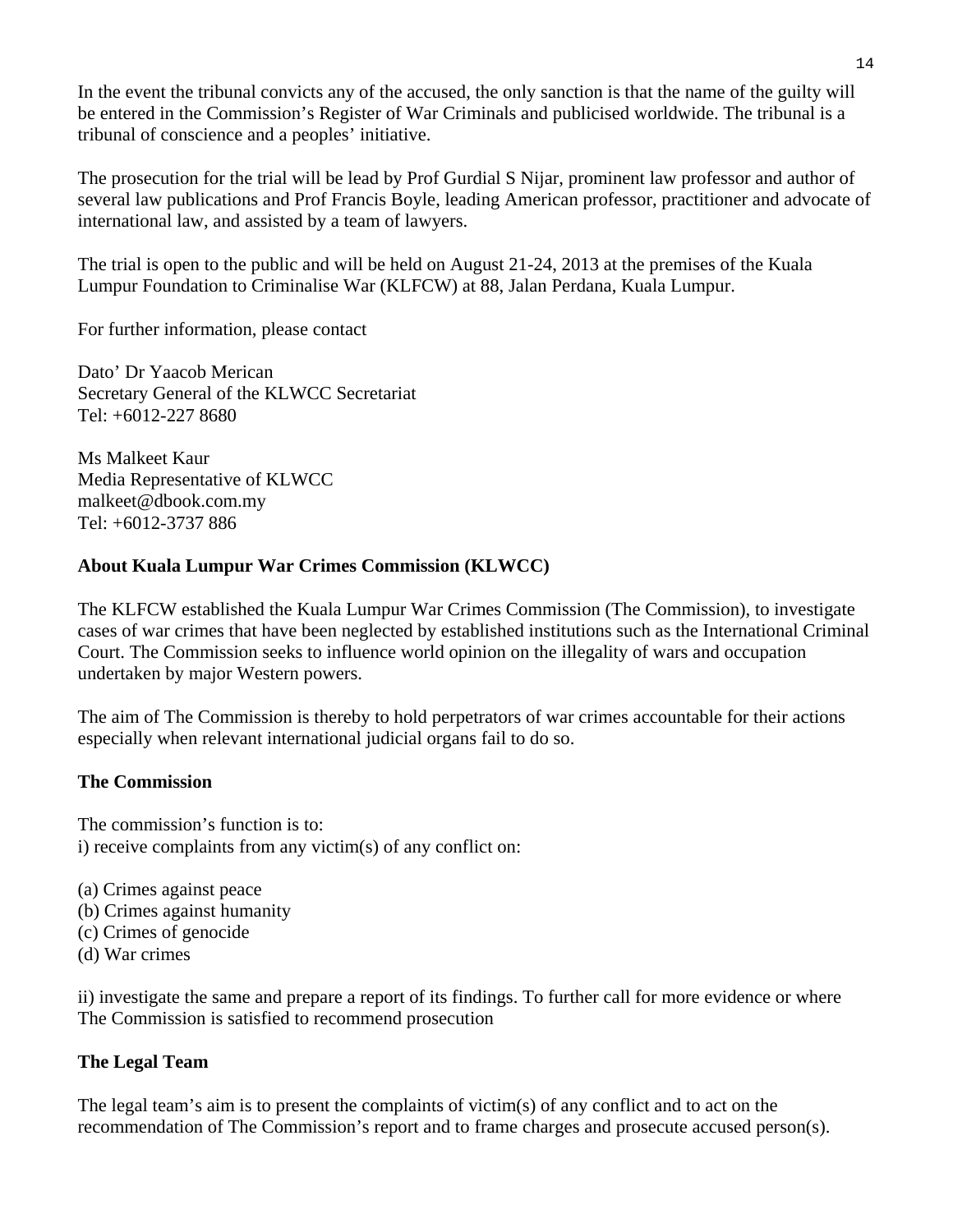#### **The Tribunal**

The Tribunal shall adjudicate on the charges filed against the accused person(s) The applicable standard of proof shall be beyond reasonable doubt.

#### **About the Kuala Lumpur Foundation to Criminalise War (KLFCW)**

Malaysia's fourth Prime Minister Tun Dr Mahathir Mohamad founded the Kuala Lumpur Foundation to Criminalise War (KLFCW), a non-governmental organisation established under the laws of Malaysia on 12 March 2007.

The main objectives of the Foundation, as stated in its Statutes are, inter alia:

1. To undertake all necessary measures and initiatives to criminalise war and energise peace;

2. To provide relief, assistance and support to individuals and communities who are suffering from the effects of war and armed conflict wherever occurring and without discrimination on the grounds of nationality, racial origin, religion, belief, age, gender or other forms of impermissible differentiations;

3. To promote the education of individuals and communities suffering from the effects of war or armed conflict;

4. To foster schemes for the relief of human suffering occasioned by war or armed conflict;

5. To provide for mechanisms or procedures in attainment of the above purposes.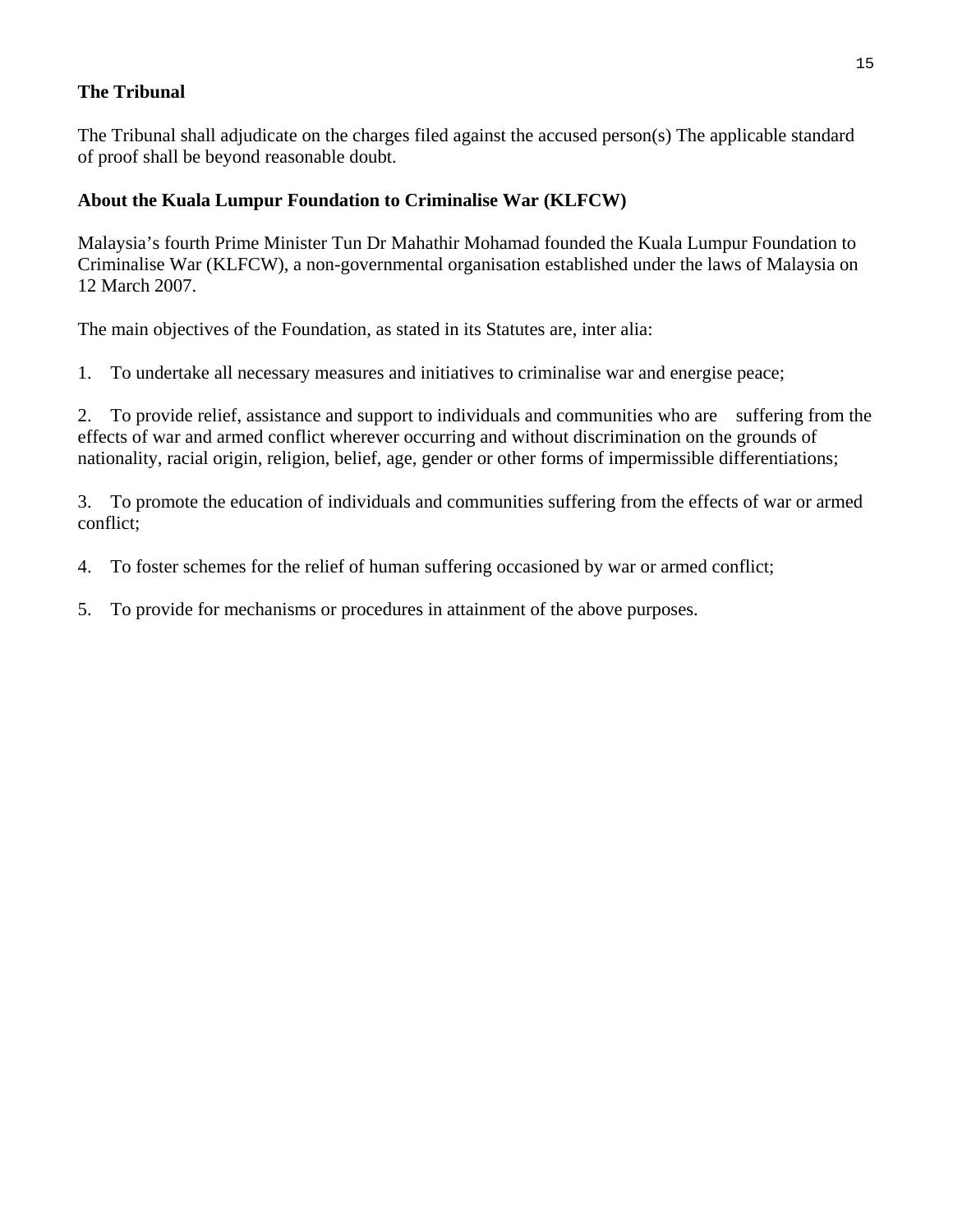## Dawn.Com Tuesday, 20 August 2013

#### **Generals could evade justice over war crimes**

LONDON: Generals and politicians could evade responsibility for war crimes in future because of a ruling requiring proof that they "specifically directed" atrocities, say international lawyers and senior judges.

A series of acquittals by the International Criminal Tribunal for the former Yugoslavia (ICTY) have created a novel judicial precedent that human rights groups fear will make it difficult to deliver justice in the wake of massacres.

Three senior Serbian generals or police officers have been cleared of all charges in recent months. The judgements relate to charges of "aiding and abetting" war crimes levelled against those who were not on the ground when civilians were systematically murdered by paramilitary or specialist forces. The issue of their complicity revolves around legal interpretations of what constitutes mens rea, or intent, and how far "specific direction" must be proved to find a defendant guilty.

The dispute has touched off a debate within the international law community that has global political implications. Accusations that the US and Israeli governments applied improper pressure on the tribunal to ensure military commanders could never be convicted of war crimes are among allegations in circulation. Other commentators have dismissed such fears as conspiracy-mongering.

An early test of how persuasive the legal precedent has become will be the appeal by the former president of Liberia Charles Taylor, who was sentenced to 50 years in prison last summer. The 65-year-old was convicted of "aiding and abetting" rebel groups in neighbouring Sierra Leone in a long-running conflict involving the use of child soldiers, enforced amputations, sexual slavery and the control of so-called blood diamonds.

The UN-backed special court for Sierra Leone in The Hague is expected to release its judgment on Taylor's appeal against conviction and sentence within the next two months.

Among submissions made by his lawyers this year were arguments that the tribunal had misinterpreted the mens rea standard and had wrongly found the evidence to have met a required proof of specific direction. Taylor's logistical support of the rebels in Sierra Leone was not intended to facilitate their atrocities, his lawyers argued. The prosecution, by contrast, is seeking to have his sentence increased to 80 years. If the conviction is upheld Taylor is scheduled to serve out his sentence in a British prison. One of the first judgments that overturned legal expectations was handed down by the ICTY in February. The presiding judge on its appeal chamber was Theodor Meron, an 83-year-old Holocaust survivor who has served as an Israeli diplomat and now holds American nationality. By a 4-to-1 majority, the judges quashed a 27-year jail sentence for Momcilo Perisic, a former chief of staff of the Yugoslav army, for providing military support for the Bosnian-Serb Army of the Republika Srpska between 1993 and 1995.

Perisic was freed immediately by ICTY appeals chamber, which concluded: "Evidence establishing a direct link between the aid provided by an accused individual and the relevant crimes committed by principal perpetrators is necessary." There had been no such "specific direction" by Perisic to the Bosnian-Serb forces, the judges found. Only one of the five judges on the panel disagreed. In May the court's lower tribunal returned not guilty verdicts by a 2-1 majority in the case of two Serbian intelligence